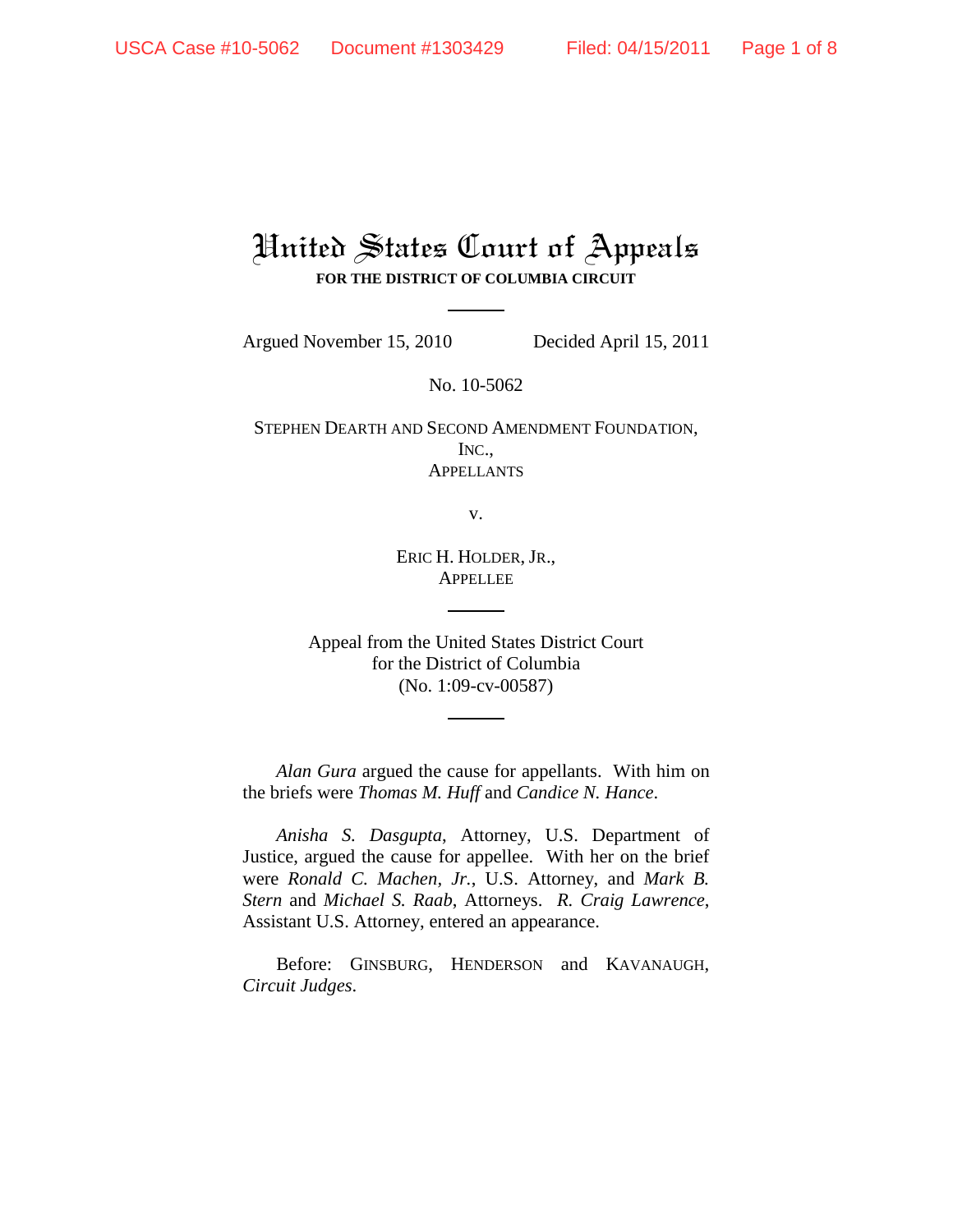$\mathcal{L}$ 

## Opinion for the Court filed by *Circuit Judge* GINSBURG.

GINSBURG, *Circuit Judge*: Plaintiffs Stephen Dearth and the Second Amendment Foundation, Inc. (SAF), seeking declaratory and injunctive relief, claim that portions of 18 U.S.C. § 922 and related regulations are unconstitutional because they prevent Dearth from purchasing a firearm. The district court dismissed the suit for lack of standing. Because we conclude Dearth does have standing, we reverse the judgment of the district court and remand the case to the district court for further proceedings.

#### I. Background

The plaintiffs challenge 18 U.S.C. §§ 922(a)(9) and (b)(3) and implementing regulations promulgated by the Bureau of Alcohol, Tobacco, Firearms and Explosives (ATF), which together make it impossible for a person who lives outside the United States lawfully to purchase a firearm in the United States. Section 922(a)(9) makes it unlawful for "any person ... who does not reside in any State to receive any firearms unless such receipt is for lawful sporting purposes." *Accord* 27 C.F.R. § 478.29a. Section 922(b)(3) prohibits the sale or delivery of a firearm by a licensed dealer to "any person who the licensee knows or has reasonable cause to believe does not reside in ... the State in which the licensee's place of business is located," except this prohibition does "not apply to the loan or rental of a firearm ... for temporary use for lawful sporting purposes."\* In order to ensure compliance, the ATF requires the seller to obtain from the purchaser a completed form (Form 4473) listing certain personal information. *See* 27 C.F.R. §§ 478.124(a), (c)(1).

 <sup>\*</sup> Section 922(b)(3) contains another exception not relevant here.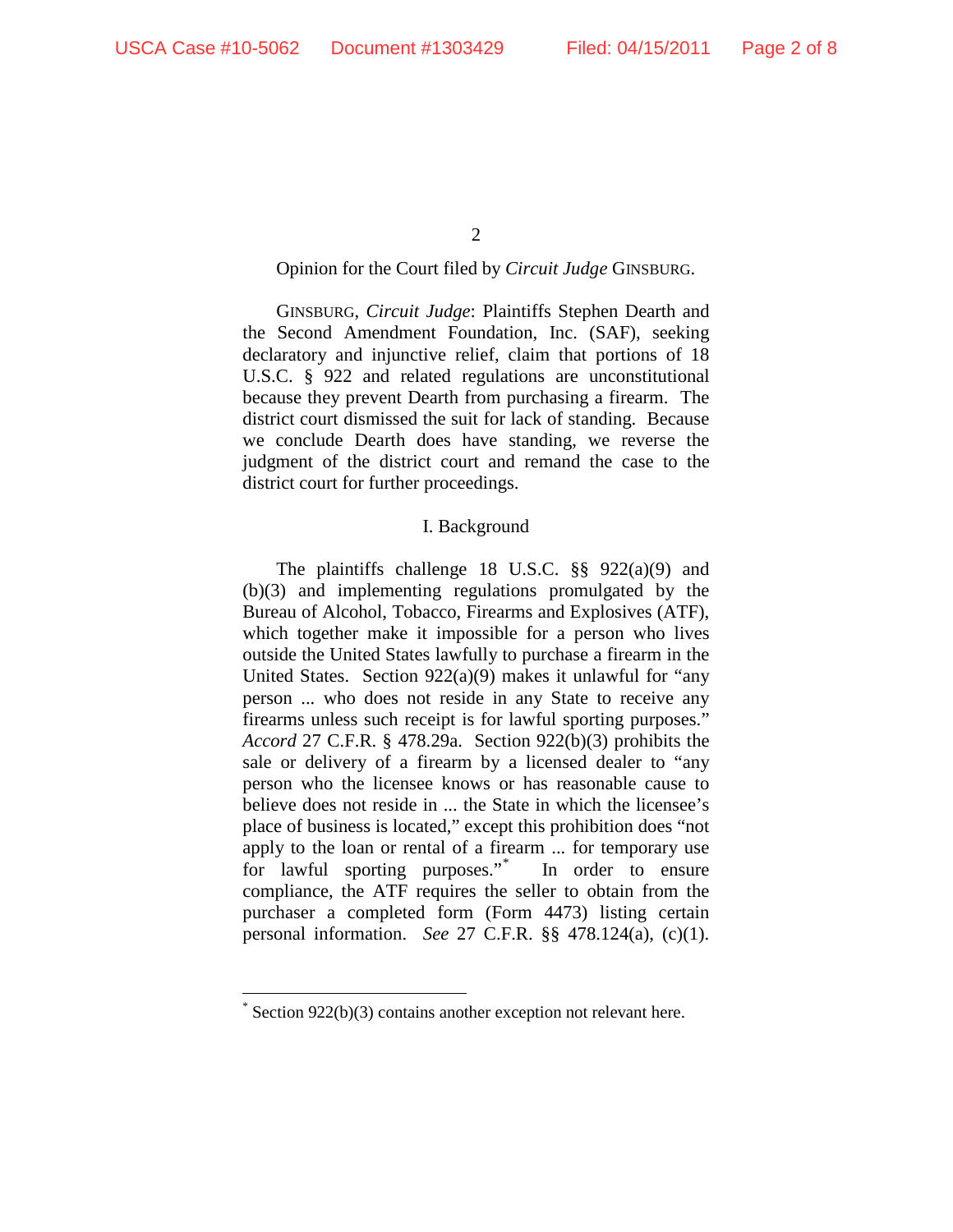Question 13 on Form 4473 asks for the purchaser's state of residence. *See id.* § 478.124(c)(1).\*

Dearth is an American citizen who resides in Canada and no longer maintains a residence in the United States. In 2006 and again in 2007 Dearth attempted to purchase a firearm in the United States. On both occasions, he "could not provide a response to Question 13" on account of his residing in Canada; therefore "the transaction was terminated." Compl. ¶¶ 22–23. Dearth alleges he still intends, if he may do so lawfully, to purchase firearms in the United States for the purposes of sporting and self-defense, and to store those firearms with his relatives in Ohio.

Dearth and the SAF, a non-profit organization that promotes the Second Amendment right to keep and bear arms, filed the present action in the district court, which subsequently granted the Government's motion to dismiss for lack of standing. It held the merchants' refusals to sell firearms to Dearth did not support his standing to sue under the Declaratory Judgment Act, 28 U.S.C. §§ 2201, 2202. *Hodgkins v. Holder*, 677 F. Supp. 2d 202, 204 (2010). Nor, according to the district court, did Dearth have "preenforcement" standing on the ground that the Government had "personally threatened" him with prosecution. *Id.* at 204– 05 (quoting *Seegars v. Gonzalez*, 396 F.3d 1248, 1251 (D.C. Cir. 2005)). The district court also rejected the SAF's claim to organizational and representational standing. *Id.* at 206.

 <sup>\*</sup> Form 4473 can be viewed at http://www.atf.gov/forms/download/atf-f-4473.pdf. According to 27 C.F.R. § 478.11, "An individual resides in a State if he or she is present in a State with the intention of making a home in that State."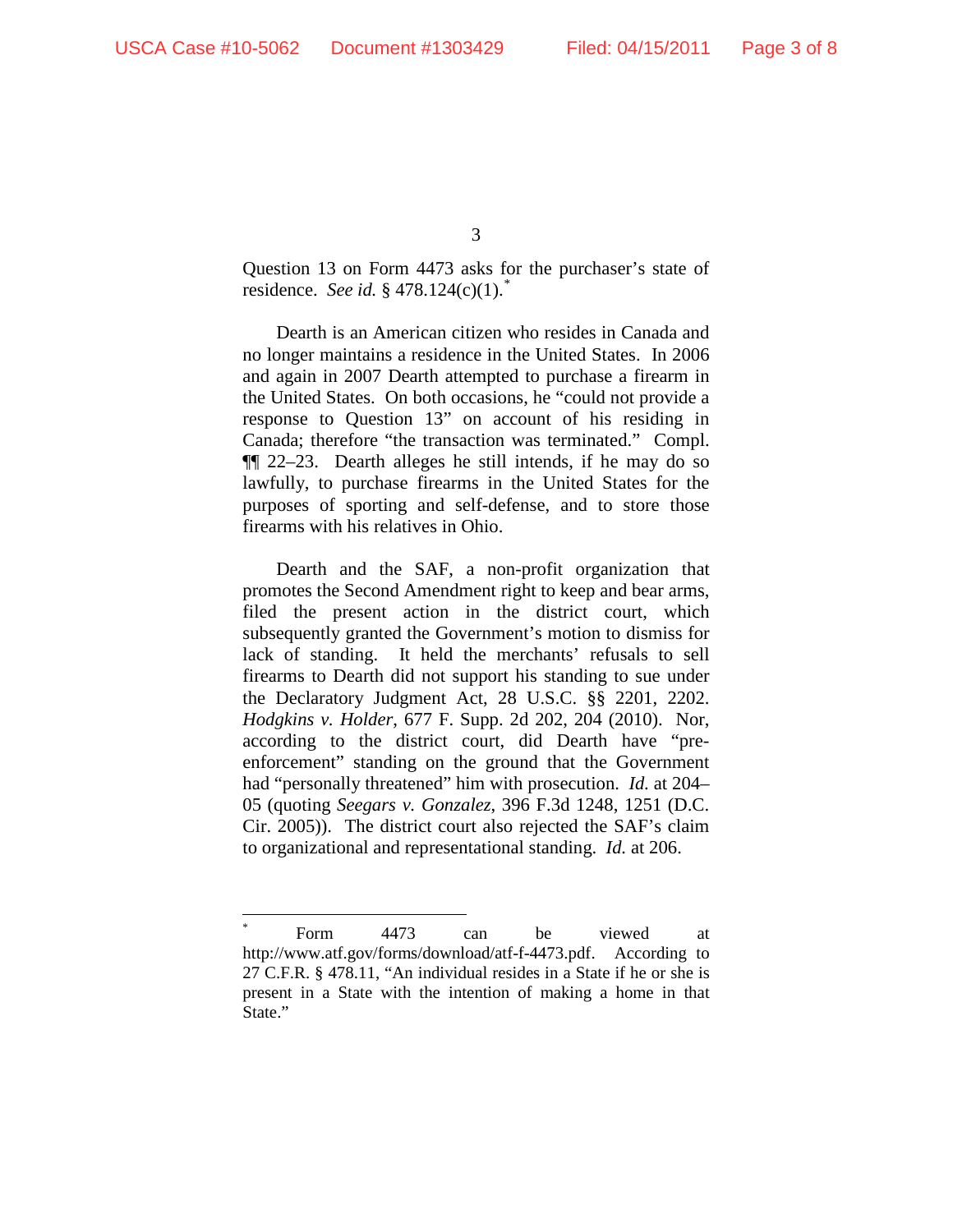#### II. Analysis

In considering de novo whether Dearth has standing, we assume the factual "allegations of the complaint relevant to standing are true." *Young Am.'s Found. v. Gates*, 573 F.3d 797, 799 (D.C. Cir. 2009). Dearth's burden is to show he suffers an "injury in fact" that is both "concrete and particularized" and either "actual or imminent." *Lujan v. Defenders of Wildlife*, 504 U.S. 555, 560 (1992) (internal quotation marks and citations omitted). That injury must be both "fairly ... trace[able] to the challenged action of the defendant" and redressable by the court. *Id.* at 560–61 (internal quotation marks and citation omitted). The Government disputes only whether Dearth has suffered a cognizable injury, as the requirements of traceability and redressability are clearly met.

In a case of this sort, where the plaintiffs seek declaratory and injunctive relief, past injuries alone are insufficient to establish standing. Rather, Dearth must show he is suffering an ongoing injury or faces an immediate threat of injury. *See Los Angeles v. Lyons*, 461 U.S. 95, 105 (1983); *O'Shea v. Littleton*, 414 U.S. 488, 495–96 (1974). Dearth argues he suffers continuing, adverse effects sufficient to support standing because the Government denied and continues to deny him the ability to purchase a firearm; he notes we held a similar injury sufficient for standing in *Parker v. District of Columbia*, 478 F.3d 370, 376 (2007), *aff'd sub nom. District of Columbia v. Heller*, 554 U.S. 570 (2008). More specifically, he argues the Government denied him the ability to buy a firearm by requiring, via Question 13 on Form 4473, that he reside in a state as a condition of making such a purchase.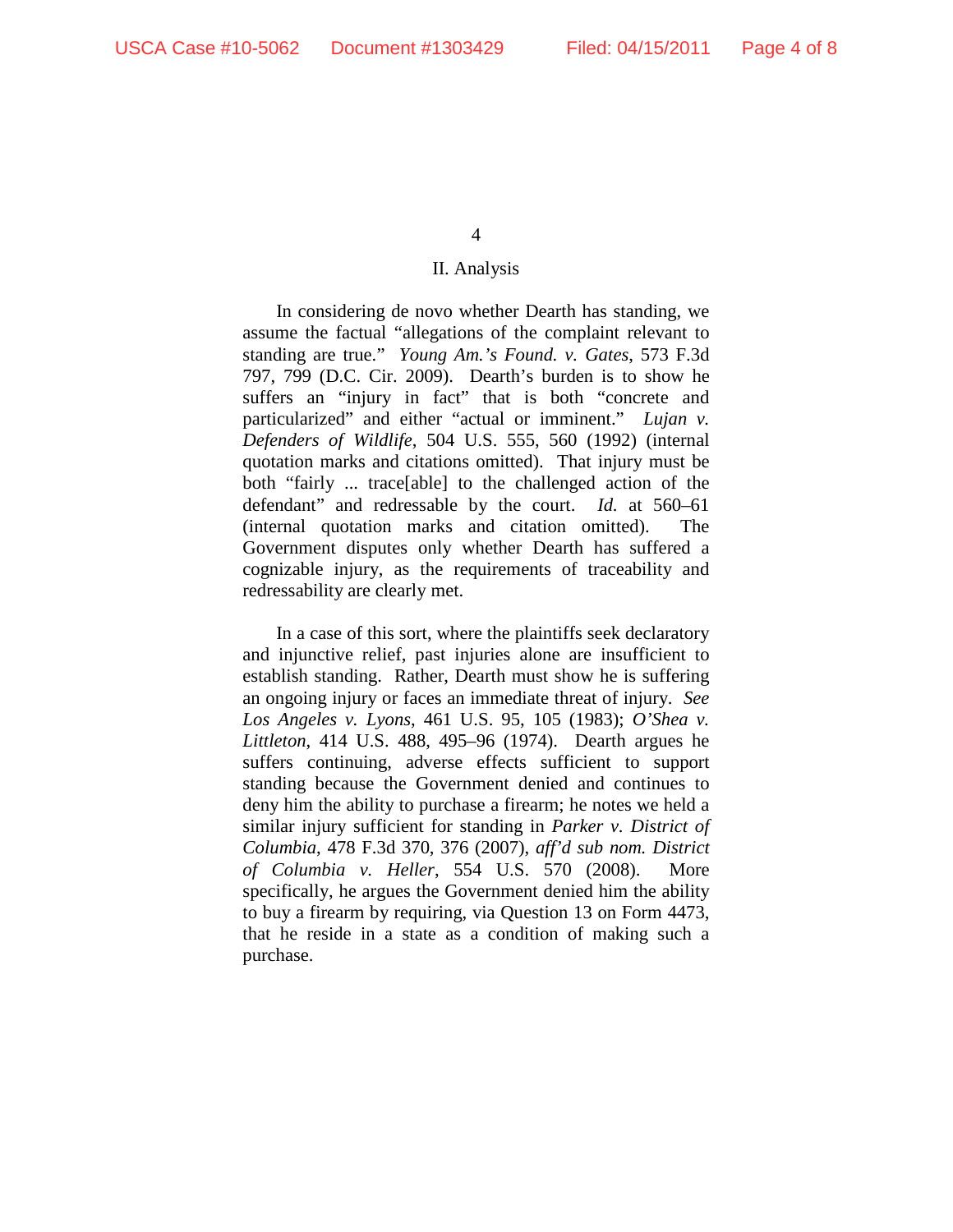We agree with Dearth that the Government has denied him the ability to purchase a firearm and he thereby suffers an ongoing injury. Dearth's injury is indeed like that of the plaintiff in *Parker*, who had standing to challenge the District of Columbia's ban on handguns because he had been "denied a registration certificate to own a handgun." 478 F.3d at 376. As we there stated, "a license or permit denial pursuant to a state or federal administrative scheme" that can "trench upon constitutionally protected interests" gives rise to "an Article III injury"; "the formal process of application and denial, however routine," suffices to show a cognizable injury. *Id.*

The Government nonetheless argues *Parker* does not control both because here it did not affirmatively deny Dearth's application to purchase a firearm and because Dearth does not claim he has a right to be issued a "permit" or "license" by the Government. As to the first distinction, we hold the Government cannot so easily avoid suit when it has erected a regulatory scheme that precludes Dearth from truthfully completing the application form the Government requires for the purchase of a firearm. Like the plaintiff in *Parker*, Dearth twice attempted to go through the "formal process" of applying to purchase a firearm and each time failed because of the laws and regulations he now challenges.

As for its second effort to distinguish *Parker*, the Government places undue weight upon our statement there that the plaintiff was "asserting a right to a registration certificate, the denial of which [was] his distinct injury." 478 F.3d at 376. More fundamentally, as we explained, the plaintiffs there were "claim[ing] a right to possess ... 'functional firearms[]' ... for self-defense in the home." *Id.* at 374. That is, the right to possess, not the right to a permit or license, was the substance of their claim. One of those plaintiffs had standing because, rather than alleging merely an

<sup>5</sup>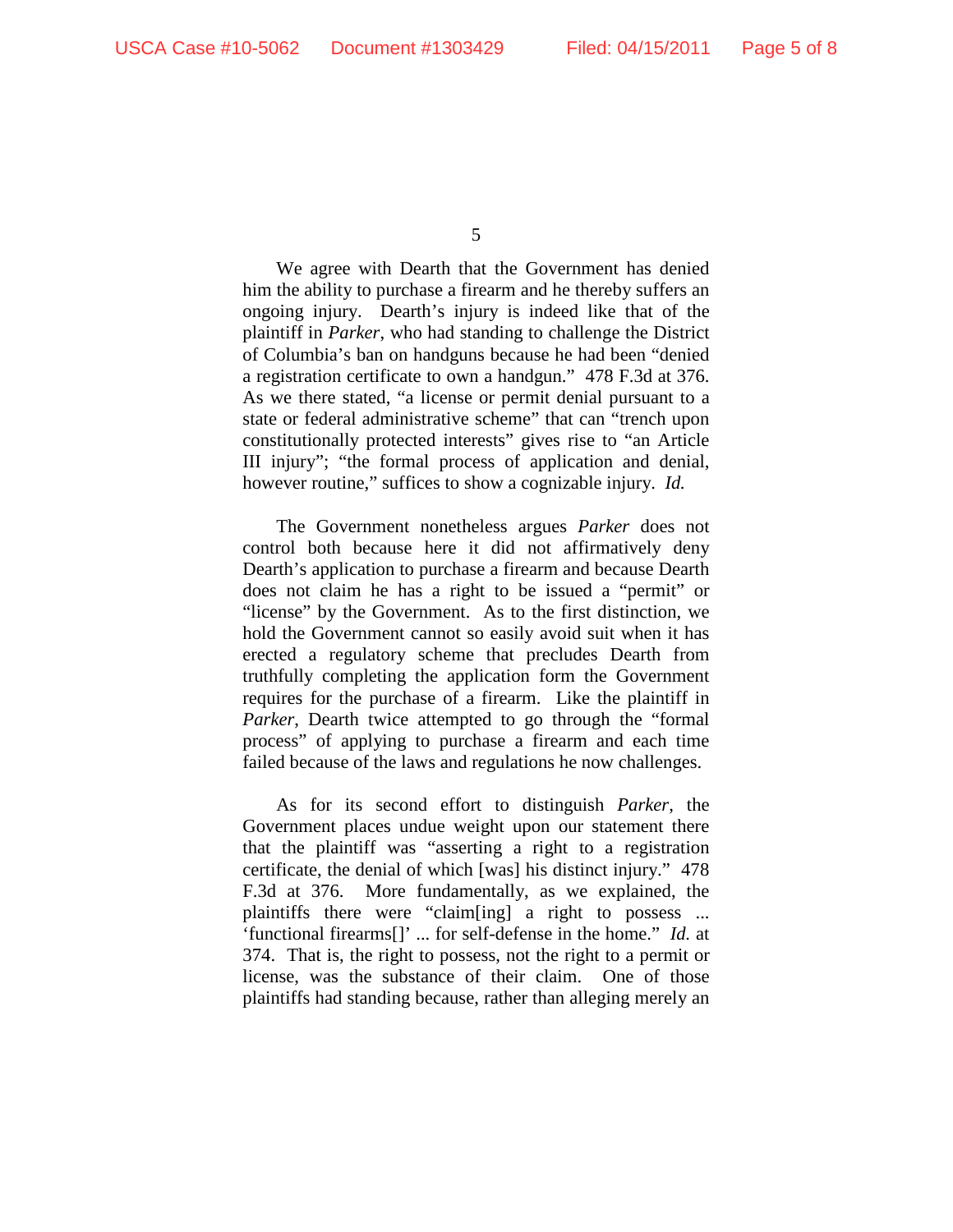intent to violate the District's gun laws, he had "invoked his rights under the Second Amendment to challenge the statutory classifications used to bar his ownership of a handgun." *Id.* at 376. Just so with Dearth, who raises a constitutional challenge to the regulatory and "statutory classifications" that bar him from acquiring a firearm. *Id.* That the regulatory regime does not provide for the Government's issuance of a permit or license is of no moment; the challenged provisions have similarly thwarted Dearth's best efforts to acquire a firearm.

The Government also argues Dearth cannot show he suffers either the "continuing, present adverse effects," *Lujan*, 504 U.S. at 564 (internal quotation marks and citation omitted), or the "sufficient likelihood of future injury," *Haase v. Sessions*, 835 F.2d 902, 911 (D.C. Cir. 1987), necessary to support standing because he is not currently in the United States and because he has no concrete plan to visit the United States. Accordingly, the Government maintains Dearth has failed to show he will be injured anytime "soon." *Lujan*, 504 U.S. at 564 n.2. Not so.

In *Lujan*, the case upon which the Government relies for this point, various environmental organizations challenged a regulation that limited application of a section of the Endangered Species Act to the United States and the high seas. *Id.* at 557–59. The organizations presented evidence that two of their members who had in the past traveled abroad to visit the habitats of endangered species intended to do so again, but the Court held their prospective injury was insufficiently "actual or imminent." *Id.* at 563–64. As the Government here emphasizes, the Court said "'some day' intentions — without any description of concrete plans, or indeed even any specification of *when* the some day will be" — were "simply not enough" to survive a summary judgment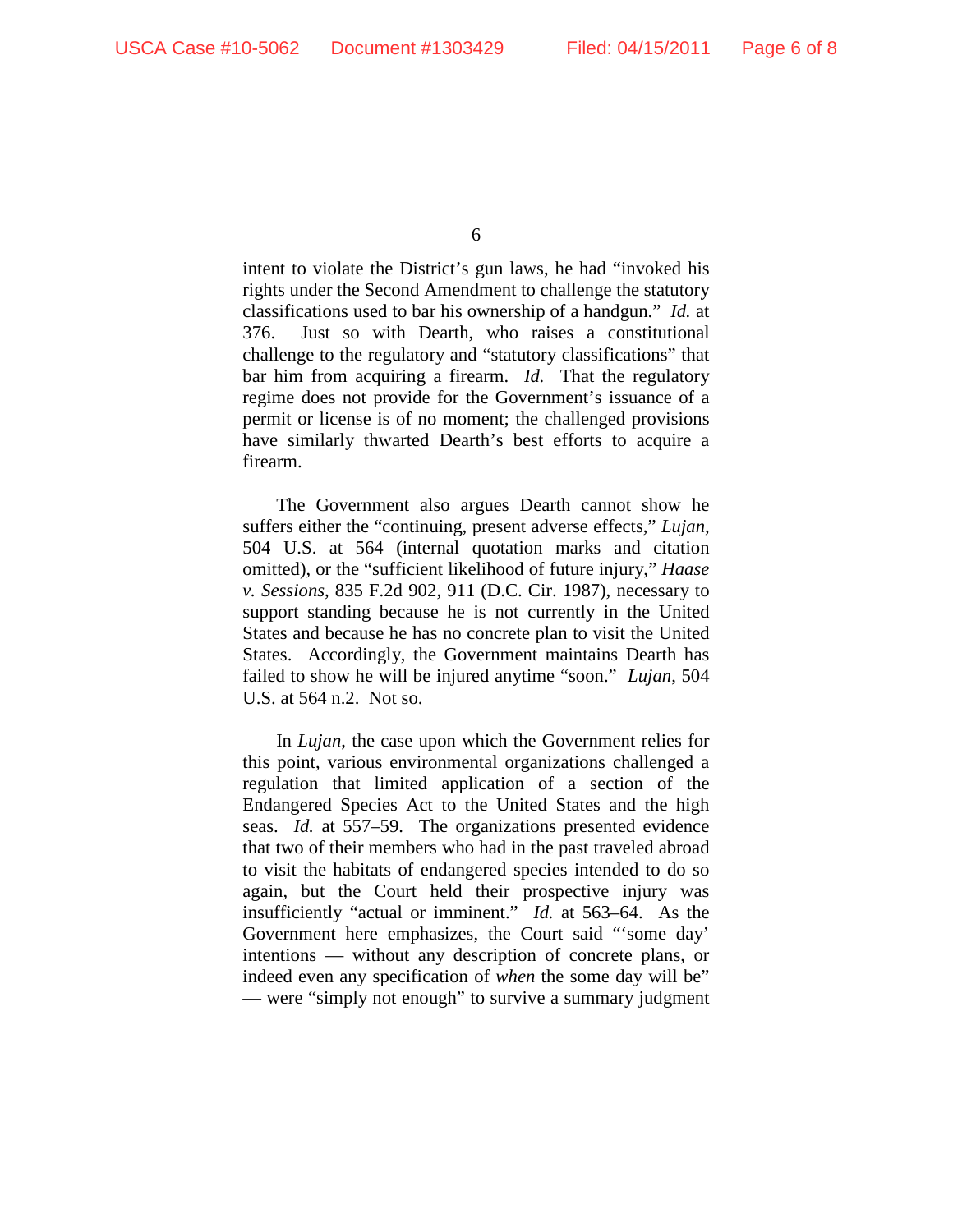motion. *Id.* at 564 (one member "confessed that she had no current plans" to return); *see also Haase*, 835 F.2d at 911 (no standing to challenge policy applicable to travelers entering the United States from Nicaragua when the plaintiff did no more than "assert generally that he might one day return to Nicaragua").

Dearth alleges in his complaint he "has many friends and relatives" in the United States "whom he intends to continue visiting on a regular basis." Dearth also states directly that he "intends to purchase firearms within the United States, which he would store securely at his relatives' home in Mount Vernon, Ohio," allegations that, when tested by a motion to dismiss, we presume to "embrace those specific facts that are necessary to support the claim." *Lujan*, 504 U.S. at 561 (internal quotation marks and citation omitted). Dearth, moreover, is not alleging merely an "injury at some indefinite future time," *id.* at 565 n.2; he claims he presently suffers a cognizable injury to his constitutional rights because the federal regulatory scheme thwarts his continuing desire to purchase a firearm. *Parker*, 478 F.3d at 376.

The Government objects that it remains speculative whether Dearth will again come up against the statutes and regulations he is challenging, citing *Golden v. Zwickler*, 394 U.S. 103 (1969). In that case the Court held the plaintiff lacked standing to challenge the constitutionality of a New York law that prohibited the distribution of anonymous literature concerning an election campaign. *Id.* at 109–10. The plaintiff alleged he had before and intended again to distribute such literature criticizing a particular Congressman during an upcoming election. Because the Congressman had by then left the House of Representatives to begin a 14-year term as a state court judge, it was "most unlikely that [he] would again be a candidate for Congress." *Id.* at 109 & n.4.